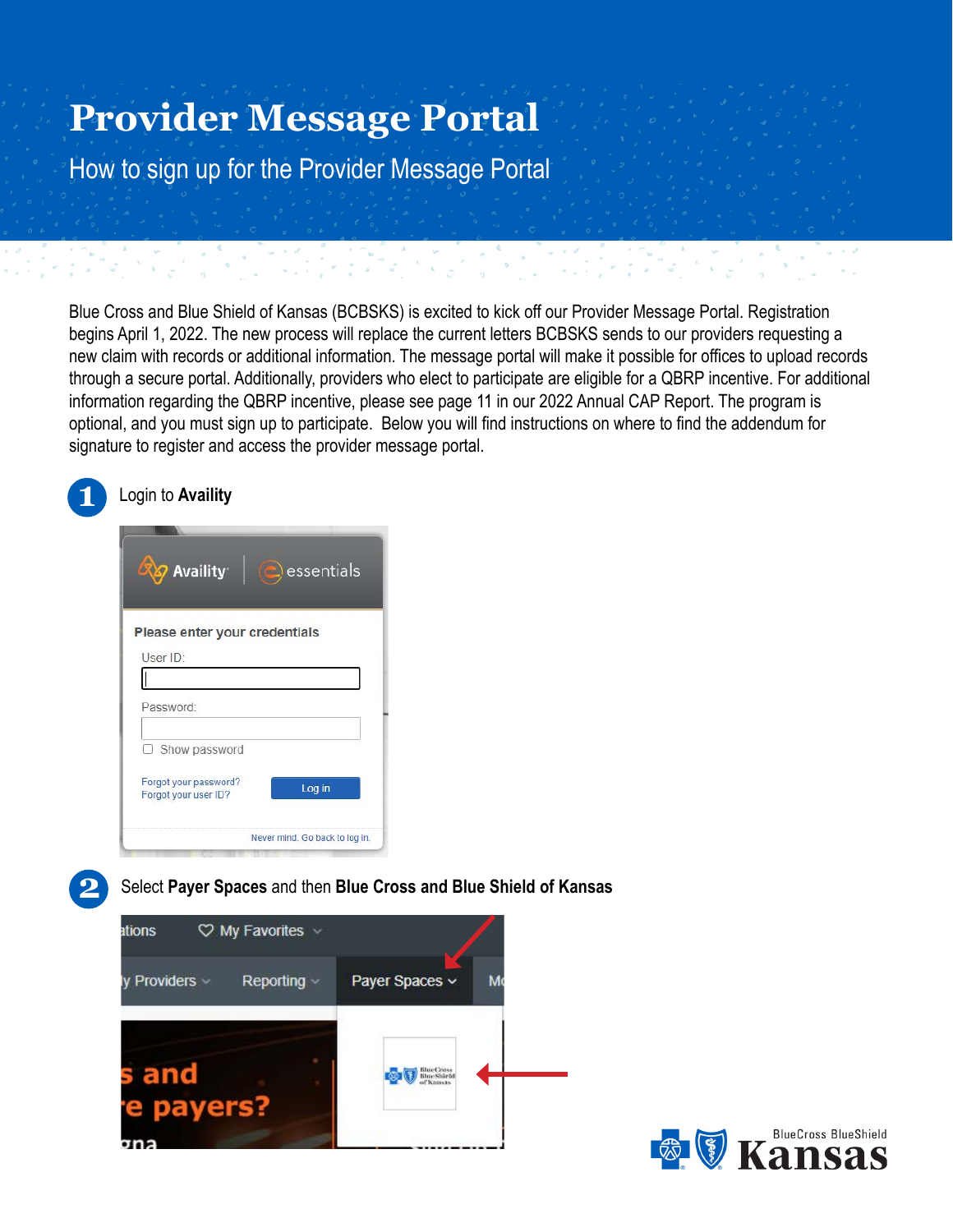

**5** Select **NPI/Organization** from drop-down menu and select **Submit**, if needed

## **NPI/Billing Organization Selection**

More than one Billing NPI Number/Organization is associated with the current log-in information. Please select the appropriate NPI/Organization to continue.



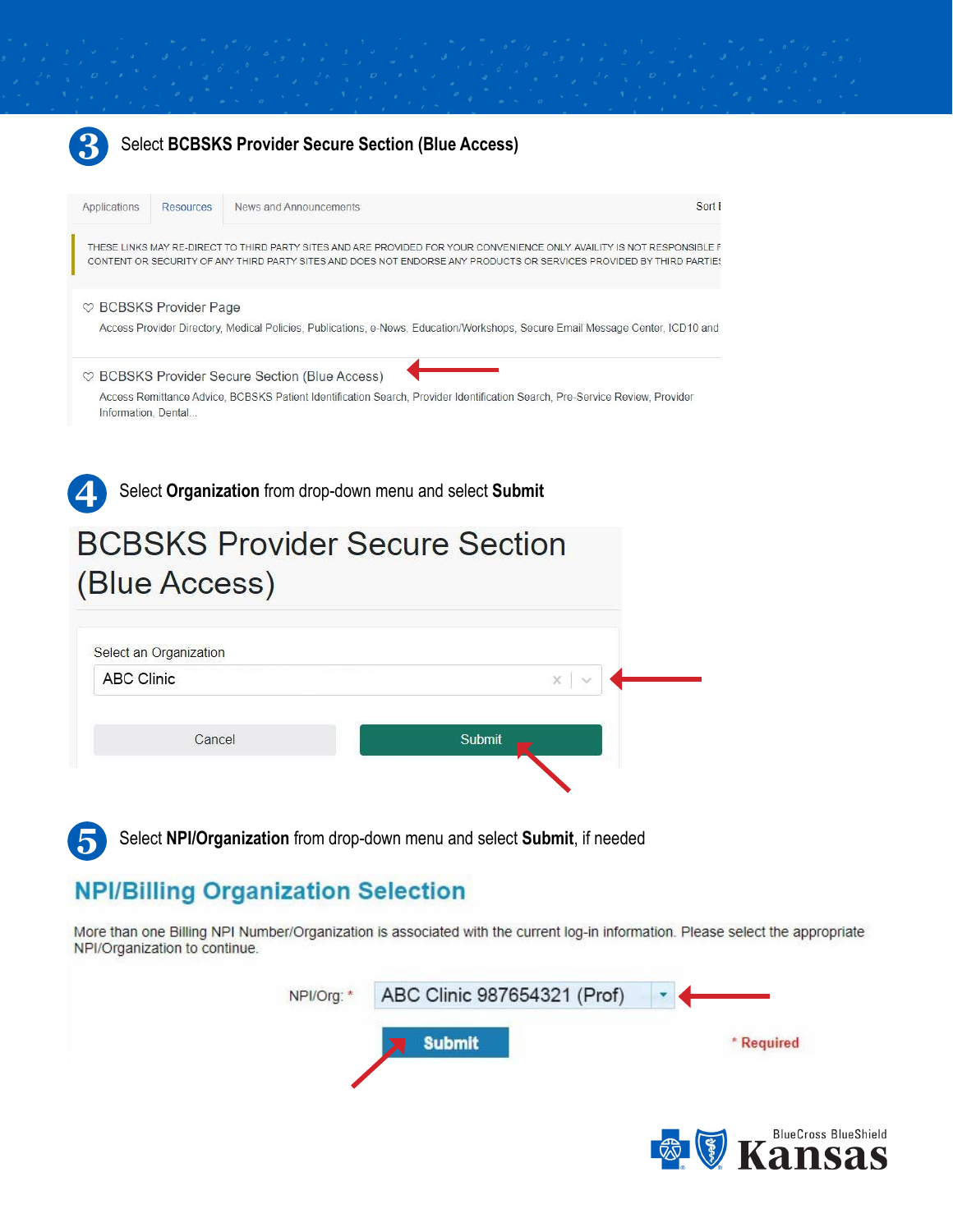

This area has been designed to assist providers who contract with Blue Cross and Blue Shield of Kansas. Here you will find valuable tools and resources to assist you in your interactions with BCBSKS. We continue to add new features to this site and welcome your feedback on how we can improve our service to you.

At the bottom of the page, it states, "To enroll for the message portal, please review and submit the Message Portal Addendum." Click the blue Message Portal Addendum link



### **Provider Message Portal**

The message portal is an easy and convenient way for providers to respond to requests for documentation needed to process a claim. This message board replaces the current letters sent by BCBSKS to request a new claim with records or to request additional information. The message portal makes it possible for offices to upload records through a secure portal as an option to better serve our contracted providers.

To participate you must review the Provider Message Portal Addendum, sign, and submit. The addendum outlines the specific time frame for responding to the request before the claim is denied for lack of information and reported on your remittance advice to be resubmitted. In addition to submitting the Addendum, a provider group email address must be provided. This email will be used to send information requests for items in the message portal. The provider is responsible for maintaining the users in the e-mail group that will receive notice of messages in the message center and that will be responding to the requests through the message portal. The group e-mail will display at the bottom of this page after the Addendum is submitted and may be changed by the provider if necessary.

Providers who sign up for the message portal are eligible for a QBRP incentive if the provider uses the message portal as intended by responding to the requests within the required time frame.

**Experience the Message Portal.** 

Please contact your provider relations representative with any questions you may have.